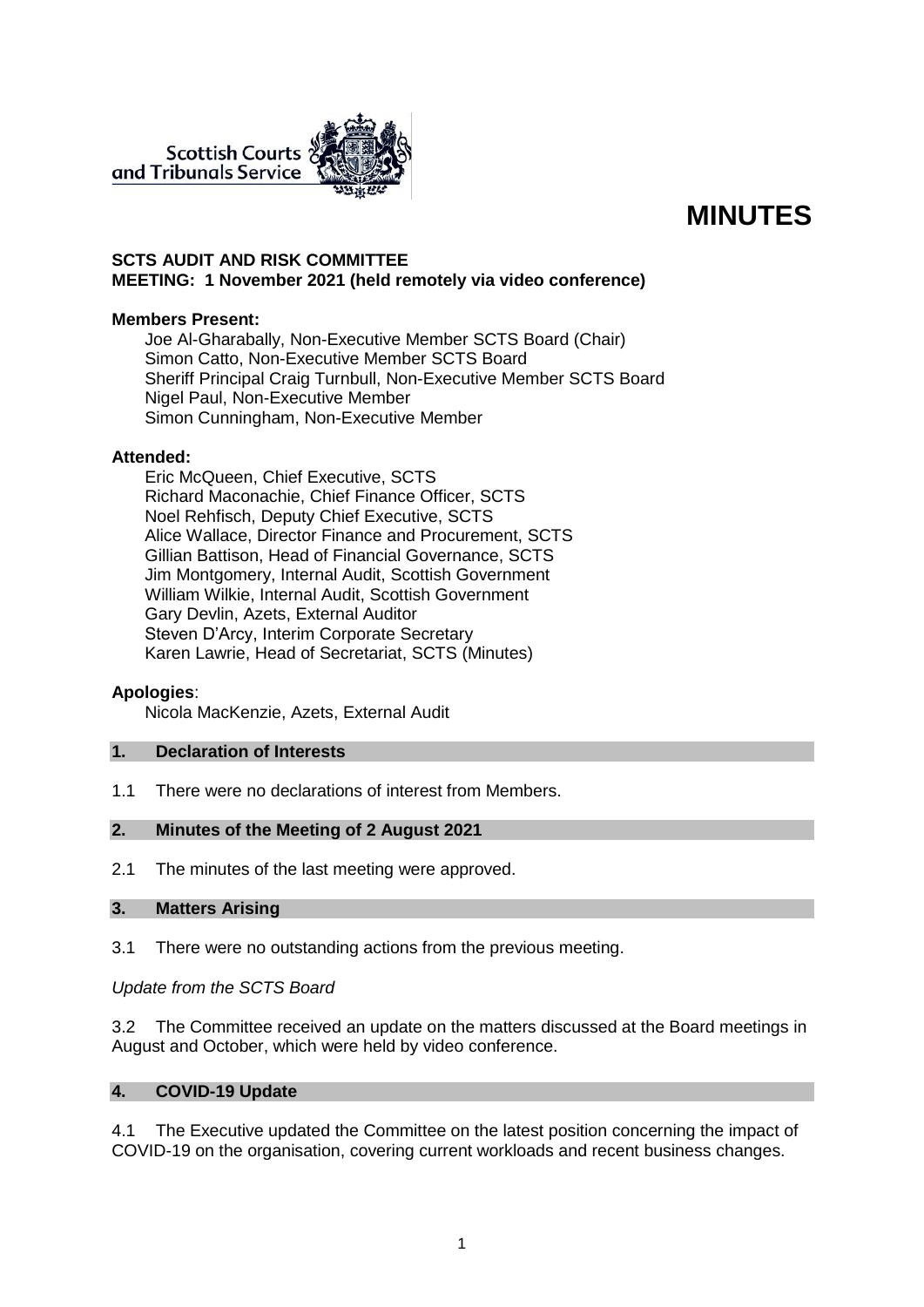4.2 The Committee had received a comprehensive overview of the ongoing arrangements put in place to manage the pandemic that had been prepared for the most recent meeting of the SCTS Board. Oversight of the response continued to be provided by the Strategic Incident Management (SIM) Team. This ensured that the situation was kept under review with key information shared and sound decisions made.

4.3 Members acknowledged that, since the last update a further wave of infections had been experienced during August and September, which had coincided with the move 'beyond level 0'. SCTS had taken a cautious approach by maintaining baseline COVID safety measures and one-metre physical distancing arrangements in all of its buildings when national restrictions were relaxed in August. Following a recent review of all COVID safety measures it was expected that the current measures would remain in place. However, it was expected that some changes to operating models in the Supreme and Sheriff courts would be made allowing for some in-person hearings and tribunal business to take place. COVID related absences amongst SCTS staff had remained below the average level for the working age population.

4.4 The Executive reported on the detailed planning and stakeholder engagement that had taken place in advance of the 2021 United Nations Climate Change Conference (COP26) in Glasgow. Custody Courts would take place during the three weekends of the conference to alleviate any build-up.

4.5 The Committee thanked the Executive for the comprehensive update and assurances provided on COVID-19 and COP-26.

# **5. SCTS Financial and Procurement Update**

5.1 The Executive reported on key developments in the Finance and Procurement Unit (FPU) in relation to Recruitment, Skills Development and Finance Systems.

5.2 Since the last meeting good progress had been made with the restructure of FPU. Recruitment for a number of posts was still required, however two posts had been filled by temporary promotion with a view to developing the staff undertaking these opportunities inhouse.

5.3 The Committee were informed that FPU had set out its vision over the next 3 years by identifying Finance System related projects. There were a number of shorter-term projects around software requirements, however the strategic interface with the Scottish Government's Shared Service Programme would require significant resource from 2022-23 extending over two years.

5.4 The Committee welcomed the ongoing progress to fully staff the FPU team including the steps being taken to enhance finance systems and the assessment of future resources required. A further update would be provided at the next meeting.

# **6. Internal Audit**

# *Progress Report*

6.1 Internal Audit reported on the progress made in the delivery of the 2021-22 Internal Audit Plan since the last meeting. Planning had commenced for the Governance and Assurance Audit and field work was underway on the COVID-19 – Renewal Arrangements Audit, with the draft report due to be issued in mid-November. The Contract Management follow-up Audit had been fully completed with recommendations fully implemented. Work remained on track for completion of the plan within the audit year.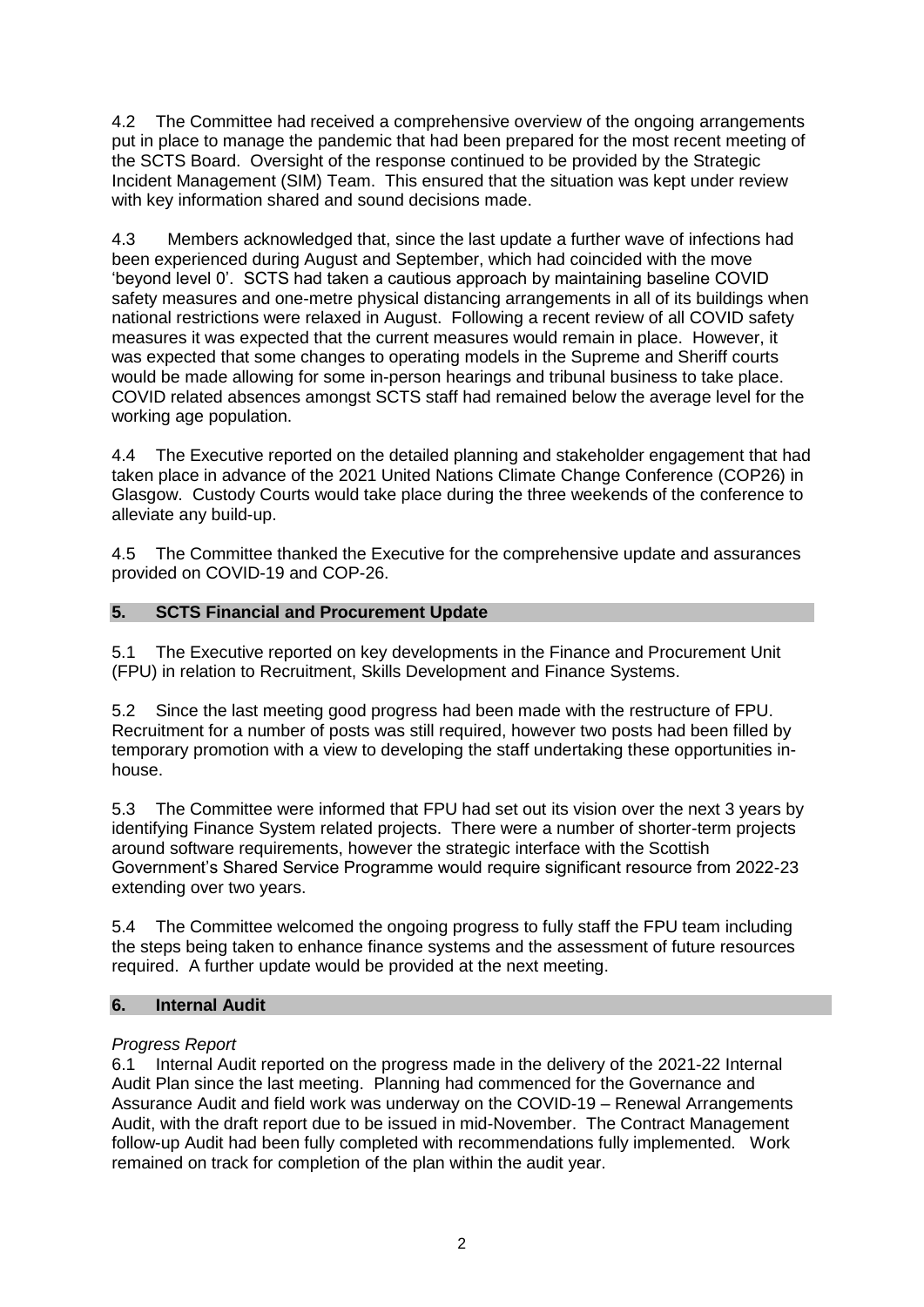6.2 Work to develop the 2022-23 Internal Audit Plan would commence in November. The proposals would be submitted to the Committee meeting in January.

# **7. External Audit**

7.1 External Audit updated the Committee on work carried out to date. It was anticipated that planning guidance for next year's audit would be issued by Audit Scotland in the near future. This would allow a provisional audit plan to be shared with SCTS by the end of the year and with the Committee at their January meeting.

# **8. Assurance and Best Value Framework**

8.1 The Committee considered the Assurance and Best Value Framework (ABV), presented to the Committee as part of its annual work programme. The framework provided an overview of the assurance sources in place across the organisation in relation to key functions, services and best value themes.

8.2 Members agreed that the framework provided a good overview of the assurances in place and welcomed the inclusion of the "quality of assurance" RAG column. The framework would be maintained and updated to ensure it continued to provide an accurate assessment of the assurance sources available to the organisation.

# **9. Review of Core Work Plan and Deep Dive Sessions for 2022-23**

9.1 The Core Work Plan and proposed Deep Dive Sessions for 2022-23 were reviewed. Members discussed and agreed the deep dive sessions for coming year. Whist it would be important to retain a degree of flexibility around the sessions to accommodate events that may take place the provisional topics agreed for Deep Dive sessions in the coming year were:

- Criminal Justice Recover, Renew, Transform Programme (January 2022)
- Climate Change journey to carbon zero (April 2022)
- Hybrid working post COVID (August 2022)
- OPG Transformation (November 2022)
- Financial Sustainability (January 2023)

# **10. SCTS Anti-Fraud Documents**

10.1 The Committee reviewed the updated SCTS Counter Fraud Strategy and Counter Fraud Policy. In March 2021 Internal Audit published a report on SCTS Counter Fraud Activities. It was recommended that SCTS produce a Counter Fraud Strategy. The newly developed strategy set out the overarching corporate message and included consideration of risks and their mitigation. The Executive advised that the updated policy and new strategy would be published on the SCTS intranet to build staff awareness of fraud and corruption.

10.2 The Committee commended the Executive on the suite of Counter Fraud documents which had provided a fulsome response to the Internal Audit recommendations.

# **11. Annual Peer Audits and Actions**

11.1 The Peer Audit report was scrutinised. The Committee commented on the small number of issues that had still to be resolved from previous years and the assurance level provided by current practices. The Executive confirmed that assurance could be taken from the report and that proposals had been developed that would provide more corporate oversight and involvement in the process going forward.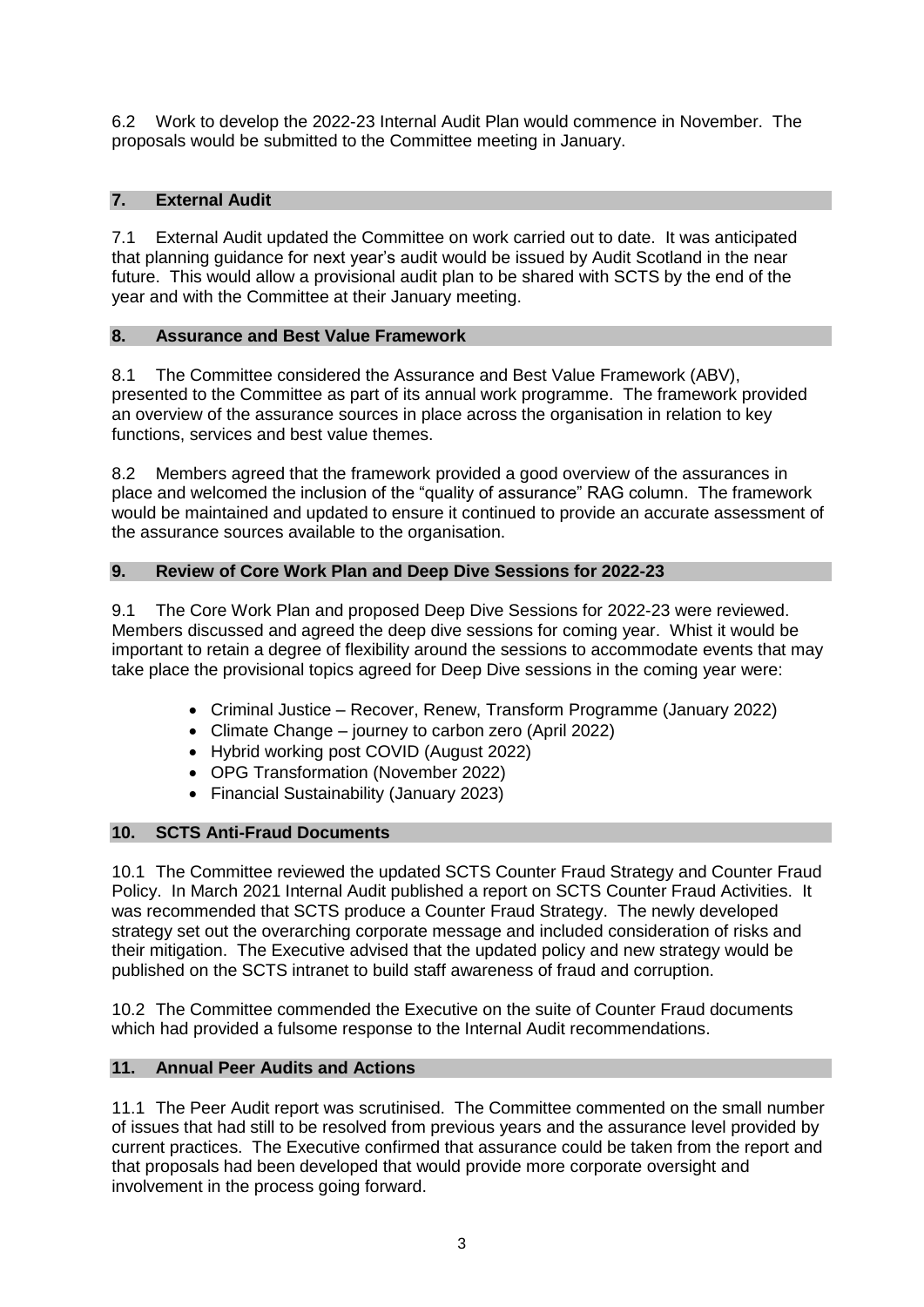11.2 The Committee requested that the proposals for future peer audits be presented at the next meeting, alongside an update on the outstanding actions from previous audits.

# **12. Corporate Risk Register**

12.1 The Corporate Risk Register was reviewed. Members were content that the ongoing actions were recorded appropriately. The addition of the Dashboard, which provided a short overview of current risk scores, risk movement and key actions taken in relation to each risk was welcomed by the Committee. The Executive confirmed that the dashboard would indicate any changes made to target or untreated risk scores in future, as well as showing changes to the current risk score.

# **13. Any Other Business**

13.1 This was Simon Catto's last meeting as his term of appointment to the SCTS Board would end in December. The Chair thanked Simon for his contribution to the Committee over the past 8 years – during which time his insight and experience had been invaluable.

# **14. Papers for Scrutiny/Exception Reporting Only**

14.1 The following papers had been circulated for scrutiny:

- Action Tracker
- Data Incidents Report
- Fraud, Theft and Losses Report
- Core Work Plan
- Internal Audit Guidance Note Assurance Mapping
- $\bullet$  Internal Audit Quarterly Bulletin 13 Cyber Security
- Internal Audit EY Thought Leadership Consideration
- SCTS National Fraud Initiative Report 2020-21

14.2 No matters were raised by exception.

### **15. Date of Next Meeting**

15.1 The next meeting would be held on Monday 24 January 2022. It was anticipated the meeting would be held by video conferencing.

### **16. Deep Dive Session – Tribunals Digital Transformation**

16.1 Tim Barraclough, Executive Director Tribunals and OPG and Mike Milligan, Executive Director Change and Digital Innovation, joined the meeting to provide an overview of the digital transformation taking place within Tribunals.

16.2 The planned expansion of Tribunals was outlined. Due to the anticipated projection of case numbers within the Social Security Chamber alone, a new digital case management system would be required. This would be tailored to the appellant's journey to provide a dynamic, streamlined process that worked across all chambers and had a service delivery focus to ensure the best and easiest user experience possible.

16.3 The digital transformation was being led by the Tribunals Lab to ensure that each phase is planned, tested and lessons learned are captured before moving to the next stage. The Executive Change Board and Executive Action Board were updated regularly and were able to provide input, challenge and approval throughout the process. In some areas of the tribunals expansion, such as the Social Security Child Disability payment and Adult Disability